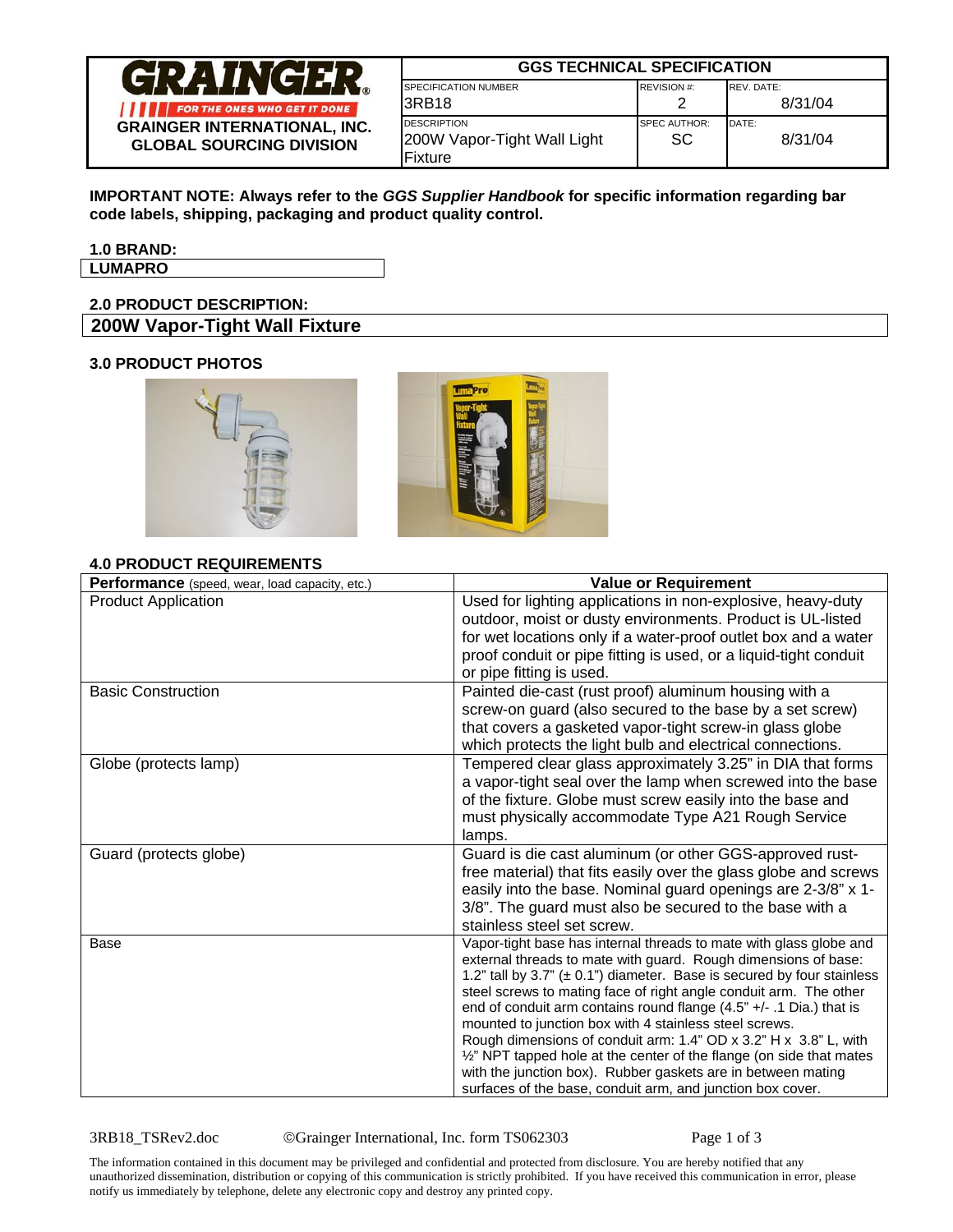| NGER                                                                   | <b>GGS TECHNICAL SPECIFICATION</b>                                   |                           |                  |
|------------------------------------------------------------------------|----------------------------------------------------------------------|---------------------------|------------------|
|                                                                        | <b>SPECIFICATION NUMBER</b>                                          | REVISION #:               | REV. DATE:       |
| FOR THE ONES WHO GET IT DONE                                           | I3RB18                                                               |                           | 8/31/04          |
| <b>GRAINGER INTERNATIONAL, INC.</b><br><b>GLOBAL SOURCING DIVISION</b> | <b>IDESCRIPTION</b><br>200W Vapor-Tight Wall Light<br><b>Fixture</b> | <b>SPEC AUTHOR:</b><br>SC | DATE:<br>8/31/04 |

| Junction Box             | Vapor-tight box has two flanges with 0.23" holes for mounting, 180°<br>from each other. Box has UL approved internal ground screw. Box<br>has four 34" NPT taps on the sides 90° from each other sealed with<br>rubber gasket die cast aluminum plugs. Box has one tapped 3/4"<br>NPT tap with 34" to 1/2" aluminum reducer bushing on the top and<br>rubber gasket between mating surfaces of box and box cover.<br>Rough dimensions of junction box: 1.95" tall (including cover) X<br>4.1" $(\pm 0.1")$ diameter. |
|--------------------------|----------------------------------------------------------------------------------------------------------------------------------------------------------------------------------------------------------------------------------------------------------------------------------------------------------------------------------------------------------------------------------------------------------------------------------------------------------------------------------------------------------------------|
| Wire and Exit Leads      | All fixture wire must be UL recognized 16 or 18 AWG. Three<br>insulated wires are to exit through the base of the fixture: 1-<br>Black, 1-White and 1-Ground. All wires must meet the<br>requirements of UL 1598. The exposed wire must be a<br>minimum of 6.0" in length with the wire ends pre-stripped a<br>minimum of $\frac{1}{2}$ " leaving the insulation on over pre-tinned<br>copper.                                                                                                                       |
| Lamp Socket              | Lamp socket must be UL recognized or listed porcelain or<br>ceramic and must meet or exceed the requirements of<br>UL1598.                                                                                                                                                                                                                                                                                                                                                                                           |
| <b>Rough Dimensions</b>  | 12.5" H x 7.0"W +/- 1.0"                                                                                                                                                                                                                                                                                                                                                                                                                                                                                             |
| Rough Weight             | 3.85 lbs                                                                                                                                                                                                                                                                                                                                                                                                                                                                                                             |
| Maximum Lamp Wattage     | 200 Watt Type A Incandescent Lamp                                                                                                                                                                                                                                                                                                                                                                                                                                                                                    |
| <b>Operating Voltage</b> | 120 VAC / 60 Hz +/- 5%                                                                                                                                                                                                                                                                                                                                                                                                                                                                                               |
| <b>Supply Conductors</b> | Must be rated 90C minimum.                                                                                                                                                                                                                                                                                                                                                                                                                                                                                           |
| Seals and Gaskets        | All exposed separable parts must be sealed and/or                                                                                                                                                                                                                                                                                                                                                                                                                                                                    |
|                          | gasketed to meet UL 1598.                                                                                                                                                                                                                                                                                                                                                                                                                                                                                            |

| <b>Material</b> (alloy, strength, plastic type, etc.) | <b>Value or Requirement</b>                              |
|-------------------------------------------------------|----------------------------------------------------------|
| <b>Base and Guard</b>                                 | Die cast aluminum or other GGS-approved rust-free metal. |
| Globe                                                 | Screw top clear tempered glass                           |

| Finish / Color (type, PMS color, texture, etc.) | Requirement                                                                                                                                                                                                                                                                                             |
|-------------------------------------------------|---------------------------------------------------------------------------------------------------------------------------------------------------------------------------------------------------------------------------------------------------------------------------------------------------------|
| <b>Exterior Finish</b>                          | All exposed exterior surfaces must be painted light gray<br>using an exterior grade, harsh-environment, scratch-<br>resistant coating or paint (such as powder coat or two-part<br>epoxy.                                                                                                               |
| <b>Finish Requirements</b>                      | All visible surface finishes must have the finish applied uniformly and<br>continuously. The applied finish must not exhibit any visual defects such as<br>blisters, scratches, peeling, bubbles, and/or cracks. Any applied finish must<br>adhere to surface with no signs of delamination or peeling. |

| <b>Graphics / Labels Applied to Product</b>                                                                                | <b>Description / Placement</b>                                                                                                          |
|----------------------------------------------------------------------------------------------------------------------------|-----------------------------------------------------------------------------------------------------------------------------------------|
| Holographic UL Label: E149562                                                                                              | Permanently applied to interior surface that is not readily<br>seen by the end user (such as on the lamp socket or inside<br>the base). |
| Min. 90C supply conductors<br><b>Not For Use In Dwellings</b><br><b>Suitable For Wet Locations</b><br>E149562 Incandescent | These words are to be shown on a flag that is applied to the<br>exposed wires.                                                          |
| Mfg's model no. and Grainger stock number (SKU)                                                                            | On lamp socket or other visible area.                                                                                                   |

3RB18\_TSRev2.doc ©Grainger International, Inc. form TS062303 Page 2 of 3

The information contained in this document may be privileged and confidential and protected from disclosure. You are hereby notified that any unauthorized dissemination, distribution or copying of this communication is strictly prohibited. If you have received this communication in error, please notify us immediately by telephone, delete any electronic copy and destroy any printed copy.